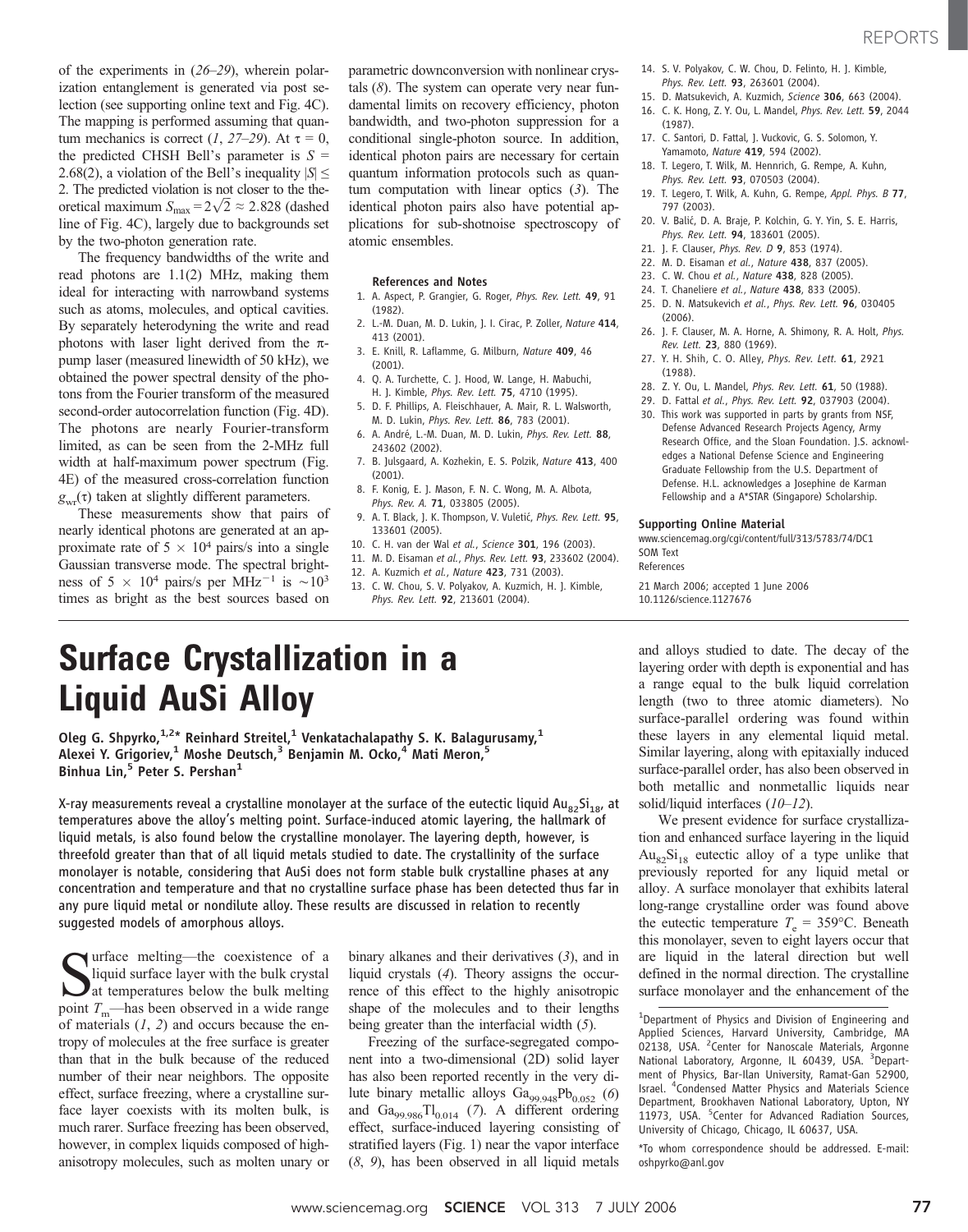surface-induced layering range beyond the two to three layers observed in all other liquid metals studied to date clearly have a common origin. The surface-frozen monolayer undergoes a first-order transition into a different surface phase  $12^{\circ}$ C above  $T_e$ .

These unusual surface structures probably result from the equally unusual bonding properties of metastable amorphous bulk AuSi. AuSi, the first metallic alloy found to exhibit a glassy solid phase  $(13)$ , remains one of the most puzzling amorphous solids. Silicon-rich amorphous AuSi is a semiconductor, has a low packing density, and has a low atomic coordination number (4 to 5). Its main structural motif is a continuous random network of covalently bonded Si atoms. The Au-rich alloy, however, is a metallic glass, almost as dense as a face-centered cubic lattice; has a high atomic coordination number (8 to 9); and has a random hard-sphere packing (14). Such random packing in amorphous metals was recently shown to consist of interpenetrating clusters, the outer atoms of which are shared by adjacent clusters (15, 16). Because Si has a lower surface tension than Au, the surface of the liquid AuSi alloy is Si-rich, so atomic packing and bonding at the surface might be expected to be more like that of the

covalently bonded Si-rich alloys than the metallic Au-rich bulk.

The existence of a very deep eutectic (for Au<sub>82</sub>Si<sub>18</sub>) at  $T_e \approx 359$ °C, much below  $T_m =$  $1063^{\circ}$ C of Au and  $T_m = 1412^{\circ}$ C of Si (Fig. 2A, inset), arises from the bonding effects discussed above. Below  $T_e$ , AuSi phase-separates in thermodynamic equilibrium into crystalline Au and Si, with no mutual solid solubility and no stable crystalline intermetallic compounds, whereas metastable amorphous AuSi phases can be achieved by rapid quenching, sputtering, and other techniques (14).

X-ray reflectivity off a liquid surface,  $R(q_z)$ , is measured as a function of the grazing angle of incidence  $\alpha$ . Here  $q_{\tau} = (4\pi/\lambda)\sin\alpha$  is the surface-normal wave vector transfer and  $\lambda$  is the x-rays' wavelength. The ratio  $R/R<sub>F</sub>$ , where  $R<sub>F</sub>$  is the theoretical reflectivity off of an ideally flat and abrupt liquid-vapor interface, depends on the surface-normal electron density profile  $p(z)$ . A layered interface produces a Bragg-like peak in  $R(q_z)/R_F(q_z)$  because of the constructive interference of the rays reflected from the periodically ordered surface layers (8). The larger the number of layers, the higher is the layering peak. Figure 2A demonstrates that the AuSi layering peak at  $370^{\circ}$ C is at least one order of

Metals and alloys

bulk

N

bulk

 $\overline{\mathsf{N}}$ 

Si

Au

magnitude higher than for the standard layering profile observed in all elemental liquids measured to date  $(17)$ . This result implies that there are more than the two to three layers found in all previously measured liquid metals.

Indeed, a theoretical model fit to the measured values of  $R(q_z)/R_F(q_z)$  (Fig. 2A, red line) yields the  $p(z)$  curve shown in Fig. 2B. Although the finer details of this  $p(z)$  curve may not be unique, two features were independent of the model used: the 2.5-nm-thick layering range (seven to eight well-defined atomic layers) and the Si enrichment of the top layer, indicated by a  $\rho$  value less than that of  $\rho_{\text{bulk}}$ , which corresponds to  $\sim$  70 atomic % Si. This value agrees well with the 67 atomic % calculated from the Gibbs adsorption rule for an ideal binary solution (18).

No variation was found in the measured  $R(q_z)$  from  $T_e = 359^{\circ}\text{C}$  up to 371°C. At 371°C,  $R(q_z) / R_F(q_z)$  changed abruptly (Fig. 2A, curve with black squares). By monitoring  $R(q_z)$  at a fixed  $q_z$  while varying the temperature (Fig. 2B, inset), we found the surface phase transition at  $371^{\circ}$ C to be reproducible and to exhibit no hysteresis (< $0.1^{\circ}$ C). The narrow width of  $0.17^{\circ}$ C suggests a first-order phase transition.

The surface-parallel structure was explored by grazing incidence x-ray diffraction (GIXD). X-rays impinging on the liquid AuSi surface well below the critical angle penetrated the surface only evanescently, to a depth of  $\sim$  1.4 nm (19), and produced a diffraction pattern for only the top  $\sim$  5 atomic surface layers. The GIXD pattern measured for  $359^{\circ}$ C  $\le T \le 371^{\circ}$ C (Fig. 3) showed sharp diffraction peaks indicative of long-range lateral ordering. A broad peak, characteristic of a liquid, was also observed. The GIXD pattern was indexed in a 2D rectangu-



Fig. 1. Typical atomic surface structure and corresponding electron density profiles  $\rho_e(z)$  of nonlayered dielectric liquids (left), standard layering in liquid metals and alloys (middle), and enhanced layering in AuSi (right).



N



**Fig. 2. (A)** Fresnel-normalized x-ray reflectivity at 370 $\degree$ C (circles) and 375 $\degree$ C (squares), the corresponding model fits (red and black lines, respectively), and the curve expected for standard layering (dashed blue line). (Inset) Bulk phase diagram of AuSi. The gray area represents a liquid mixture phase, and the blue and yellow areas indicate the phase coexistence of solid Si or solid Au with a liquid

alloy. The green area corresponds to phase-separated solid Au and solid Si. (B) Surface-normal electron density profiles corresponding to the same-line models in (A). (Inset) Reflectivity at fixed  $q_z = 1.0$   $\rm \AA^{-1}$  (circles) versus temperature, with a fit (black line) by an error function centered at  $371.29^{\circ}$ C with a width of  $0.17^{\circ}$ C.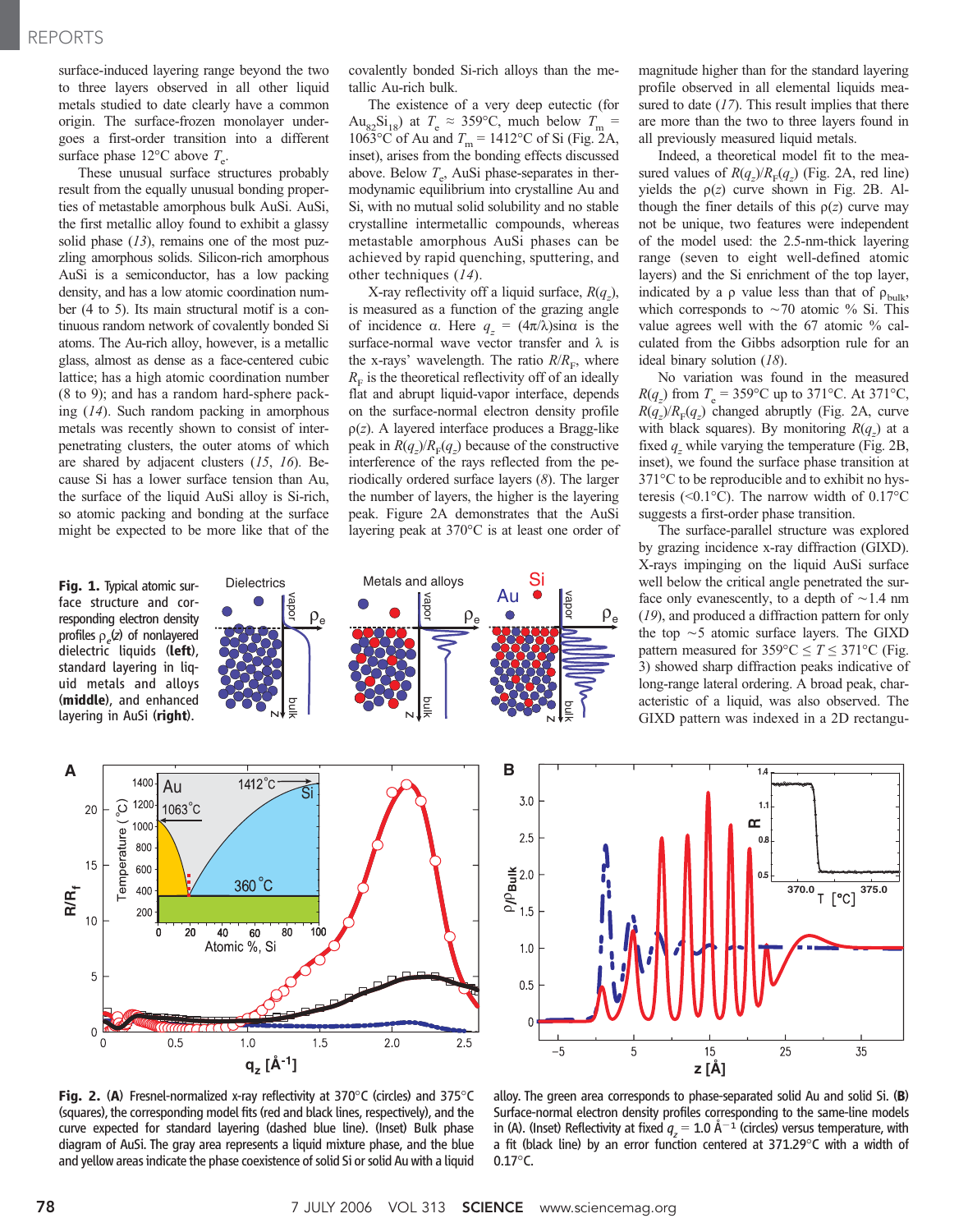lar lattice of dimensions  $a = 7.386$  Å and  $b =$ 9.386  $\AA$ . A full-pattern refinement yielded the  $Au<sub>4</sub>Si<sub>8</sub>$  structure shown in the right inset of Fig. 3. The high-T surface phase, which forms at  $371^{\circ}$ C and exists up to at least  $410^{\circ}$ C, also exhibits a set of sharp GIXD peaks but at different  $q_{xy}$  positions (20) than those of the 359°C < T <  $371^{\circ}$ C surface phase.

The GIXD peak intensities in the low-T phase were not affected by sample rotation around the surface-normal axis, indicating that the diffracting monolayer consists of a fine powder of randomly oriented crystallites. Debye-Scherrer analysis of the line shapes, measured with a high-resolution analyzer crystal, yields a typical crystallite size of  $\sim$  2 to 10 µm. The measured Bragg rods (see the supporting online material) are surface-normal, indicating a quasi-2D crystalline structure. The  $\sim$  1.5 Å<sup>-1</sup> width of the rod's  $q_z$  intensity distribution implies a crystalline layer thickness of  $d =$  $\pi/(1.5 \text{ Å}^{-1})$ , where d is approximately equal to  $2 \text{ Å}$  (that is, a monolayer). This result agrees with the d value of  $\sim$ 2.5 Å that is estimated from the ratio of the integrated intensities of the GIXD peaks and the broad liquid peak.

Notably, despite the crystalline order, the capillary surface dynamics are still liquid-like; the diffuse scattering measured away from the specular peak exhibits a power-law behavior characteristic of the height-height correlations in liquid surfaces (21) (Fig. 3, left inset). The line shape of the diffuse scan (solid line in left inset of Fig. 3) is well reproduced by the capillary wave theory profiles if we use  $\gamma_{\text{Ansi}} =$ 780 mN/m convolved with the experimental resolution function. The agreement with capillary wave theory also indicates that in spite of the larger layering depth, the subsurface ordered layers are laterally liquid, as is the case for all previously measured liquid metals.

The crystalline AuSi monolayer's structure does not resemble those of pure Au, pure Si, or any of the reported metastable bulk intermetallics. However, crystalline phases with unit cell dimensions  $a = 7.44$  Å and  $b = 9.33$  Å, similar to those observed in our study, were reported in thin Au films deposited on a Si(111) surface (22). Some of these phases were thought to be surface phases, and some may exist also in the bulk. No reliable thicknesses of these phases could be obtained by the low-energy electron diffraction and Auger electron spectroscopy techniques that were used. A clear understanding of the formation mechanism, stability, and surface specificity of the crystalline phases in this system has not yet emerged (23). However, the strong Si-Si bonding (24) was suggested to play a crucial role, as well as the quasi-2D atomic coordination near the surface (25). In our case, the Gibbs adsorption surface enrichment by Si atoms is likely to facilitate the



Fig. 3. Measured GIXD pattern (black line), theoretical fit (red line), and their difference (blue line) for the 359 $\degree$ C  $\lt$   $\degree$   $\lt$  371 $\degree$ C surface phase. a.u., arbitrary units. (Left inset) Diffuse scattering profile versus the output detector angle  $\beta$  for a fixed incidence angle  $\alpha = 14.11^{\circ}$  and its fit (line) by the capillary wave theory prediction for  $\gamma =$  780 mN/m. I/I<sub>peak</sub> is the x-ray intensity normalized by the scan's peak intensity value. (Right inset) Crystal unit cell obtained from the GIXD pattern, where  $a = 7.386$  Å and  $b = 9.386$  Å. Au, yellow circles; Si, blue circles.

chemical Au-Si bonds that stabilize the crystalline surface layer but that evolve to metalliclike bonding away from the surface (26).

The Si packing in the crystalline surface monolayer (Fig. 3, right inset) resembles the covalently bonded, network-forming Si chains suggested to stabilize the amorphous structure of Si-rich AuSi alloys (15, 16). A comparison of the unit cell structure presented in Fig. 3 with figure 1A of Miracle  $(15)$  indicates that the unit cell packing here is close to the interpenetrating cluster structure recently suggested as the main structural motif of bulk amorphous solids.

The formation of a surface-frozen phase is typically marked by a change in the slope of the surface tension versus temperature curve,  $\gamma(T)$ , from  $d\gamma/dT > 0$  for a crystalline surface to  $d\gamma/dT < 0$  for a liquid surface (3). Indeed, a positive slope is reported for AuSi above melting (27), in line with the crystalline phase reported here. The change to a negative slope, reported to occur at  $T \approx 800^{\circ}$  to 900°C (27), should indicate the melting of the ordered surface structure. Similar positive  $\gamma(T)$  slopes above melting have been recently reported for AgSn, AgBi, AgIn, InCu, CuSn, MnSn, and AuZn binary alloys, implying that the formation of surface-frozen phases may not be an entirely uncommon phenomenon in multicomponent liquid alloys.

Beyond its importance for understanding the physics underlying amorphous metallic alloys, AuSi is also of high technological importance, because Au is widely used in interconnecting integrated circuits on Si substrates. AuSi also has important nanoscale applications such as the self-assembly of Si nanowires (28) and lowtemperature bonding in micro- and nanoelectromechanical devices (29). Surface phases are of particular importance for nanotechnology, because properties of objects at the nanometer scale are expected to be dominated by surfaces and interfaces. The discovery of previously unidentified structures bridging the gap between 2D and 3D phases is expected, therefore, to have far-reaching consequences for both fundamental and applied research.

#### References and Notes

- 1. J. W. M. Frenken, J. F. Van der Veen, Phys. Rev. Lett. 54, 134 (1985).
- 2. J. G. Dash, Phys. Today 38, 26 (1985).
- 3. X. Z. Wu et al., Science 261, 1018 (1993).
- 4. Z. Dogic, Phys. Rev. Lett. 91, 165701 (2003).
- 5. A. V. Tkachenko, Y. Rabin, Phys. Rev. Lett. 76, 2527 (1996).
- 6. B. Yang, D. Gidalevitz, D. Li, Z.-q. Huang, S. A. Rice, Proc. Natl. Acad. Sci. U.S.A. 96, 13009 (1999).
- 7. B. Yang, D. Li, S. A. Rice, Phys. Rev. B 67, 212103 (2003).
- 8. O. M. Magnussen et al., Phys. Rev. Lett. 74, 4444 (1995).
- 9. M. J. Regan et al., Phys. Rev. Lett. 75, 2498 (1995).
- 10. S. E. Donnelly et al., Science 296, 507 (2002).
- 11. S. H. Oh, Y. Kauffmann, C. Scheu, W. D. Kaplan, M. Rühle, Science 310, 661 (2005).
- 12. W. J. Huisman et al., Nature 390, 379 (1997).
- 13. W. Klement Jr., R. H. Willens, P. Duwez, Nature 187, 869 (1960).